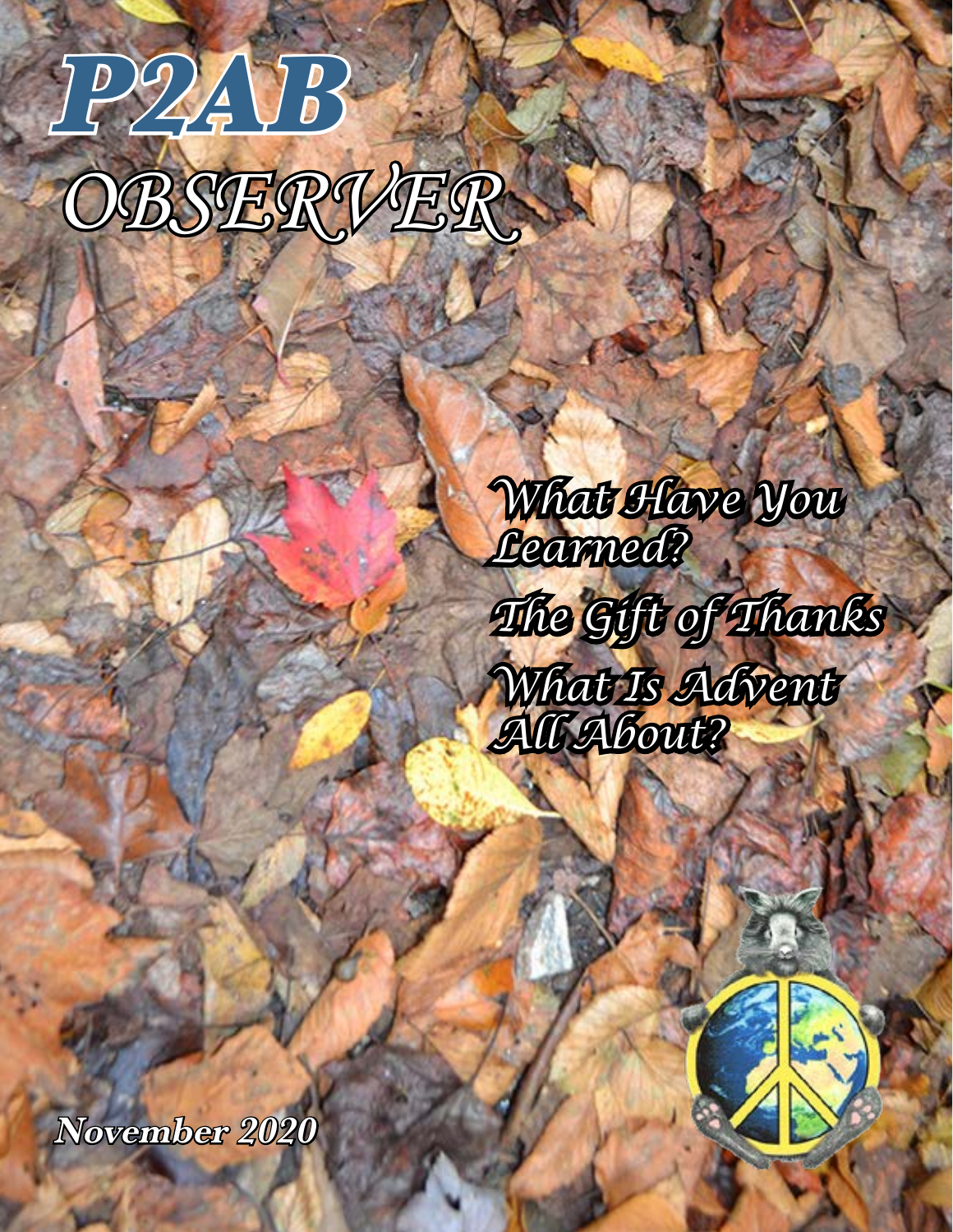# P2AB *What Have You Learned?*

Here we are the night before the big election, what a year it has been. Rather than focusing on all the bad that has happened this year; a good question to ask ourselves might be, what did I learn throughout the chaos? How did I grow during the times of frustration and confusion? After all we know that it is through adversity that we make changes; changes that help us adjust our collective sails. If it were not for the painful times, would we change at all. You know the proverb, "If it ain't broke, don't fix it," (possible origin; Bert Lance https://www.phrases.org. uk/meanings/if-it-aint-broke-dont-fix-it.html), I believe this rings true for most people.

What have I learned? I have learned that I can easily live without Walmart being open 24 hours a day. I have learned that cloth napkins work just fine and that my daughter is a germaphobe. I have learned not to allow fear to control me and that I really am okay not knowing all the details. I have learned to pray with great sincerity for those whom I do not even know, and I have learned that the world is a lot smaller than I ever imagined.

How did I grow? I have grown in my love for my country. I have grown in creativity in making holidays, and birthdays quite possibly even more special than they were before 2020 began. I have grown as a professor through trying to reach online students in a meaningful way. And I have grown in my reliance of God because I know I cannot control what is going on around me, and that's okay with me.

What about you? How are you stronger for what has happened this year? What will you write on your list of the areas of growth? When someone comes up to you and says, "Ugh, 2020, what a year, nothing good happened!" look at them and ask them what they have learned and how they have grown. In this season of Thanksgiving, let us give thanks for all that we learn, how much we grow and the situations and people that bring toward that growth. Do not allow adversity to define you, let strength, patience and love guide and define you, after all it is a choice, we get to make every day.

In this month's newsletter, we will be taking a journey through the season of Advent–a wonderful time for learning and growth. Also, we are excited to be adding links this month to videos we will be doing which will be both instructional and inspirational. And of course, there are the recipes and fun activities to look forward to. Remember we are just getting started, we look forward to some feedback, suggestions and even photo submissions. Let the holidays begin!!

Hey, don't forget to write your list of how you have grown and what you have learned from 2020, we'd love to see it.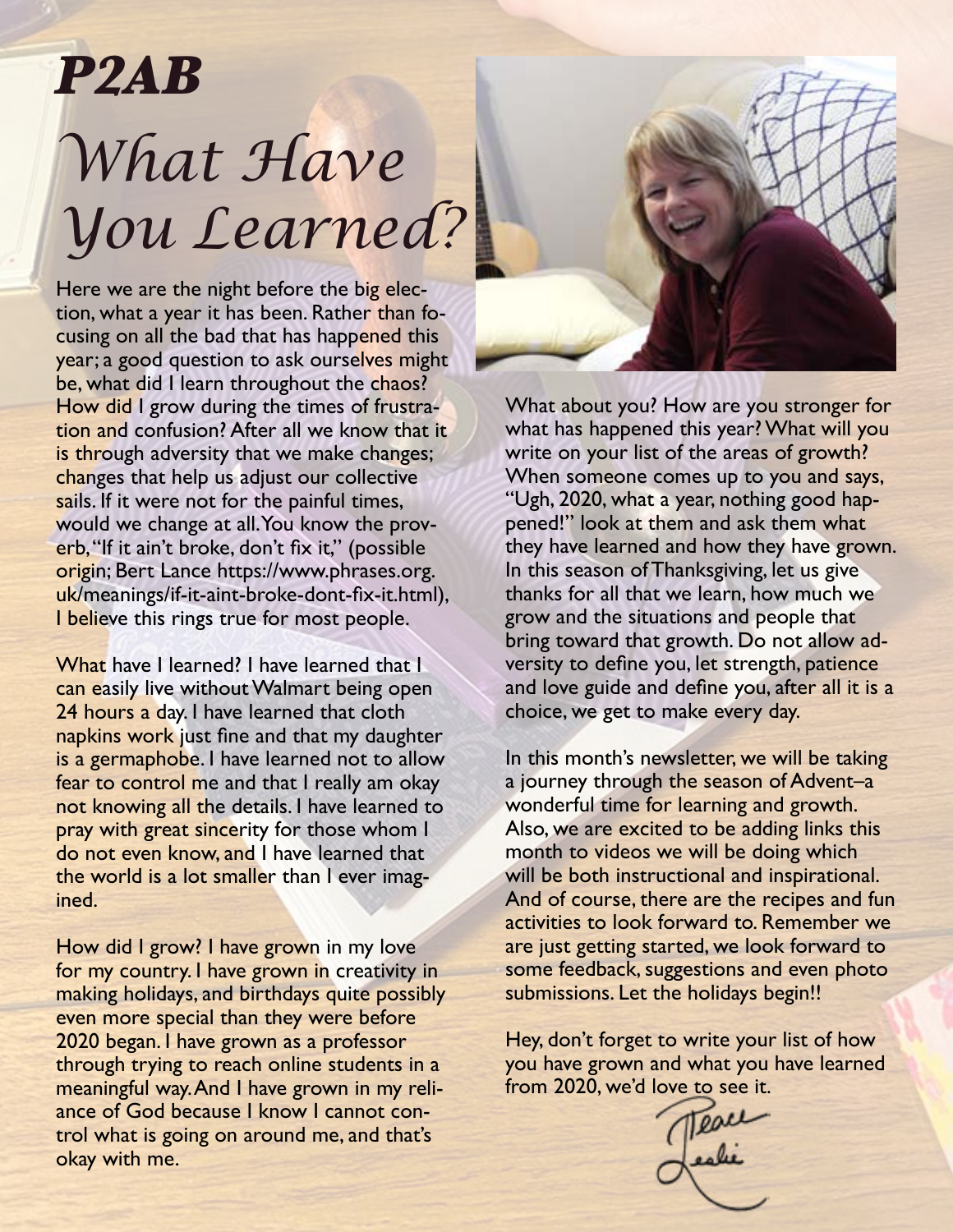## *The Gift of Thanks*

The holidays are upon us. This is a great time to bring back some good old-fashioned traditions, like time honored expressions of gratitude. How do you thank people for the gifts that you receive? In days past people used to write thank you notes, or at least give a phone call. It seems like now-a-days people might send a quick text at best, but is that enough? Why would I write a whole blog on writing thank you notes? When you read next month's P2AB Observer, you will see a calendar (a new addition to each newsletter); December 26<sup>th</sup> happens to be, "National Thank You Note Day." I believe now more than ever; we need to offer a more personal touch to expressing thanks to those we love. We are living in a time where loneliness abounds because technology, which seems to keep us in the know; separates us from intimacy.

To compound matters social distancing due to the COVID-19 Virus has compounded this epidemic of loneliness.

Let's think of a scenario: You have a good friend or close family member; you want to give them a wonderful Chanukah or Christmas gift; you go to the store, shop around for days maybe even weeks for that perfect gift that you know they will love and cherish. You carefully wrap it in hand-chosen paper, get your scissors and curl the ribbon add the handmade tag, pack it and send it off……….. and you wait……… Awkward thoughts begin to emerge; "I wonder if they got the gift," comes to mind. "Should I call to make sure, or is that too pushy?" "Did they like it?" or worse, "Did they hate it?" so you call; the last thing you wanted to do, only to get a casual response of, "Yes, it was very nice thank you, so how are you doing?" Or "Didn't you get our text telling you we got it?" Kind of deflating isn't it?

A wonderful handwritten thank you note would have made all the difference in the above scenario. By the way, this is not only for gifts that are shipped to you but



gifts that are exchanged in person deserve a special response. This all seemed like a lost and dying tradition until I got a feeling of hope when I saw a store called, "Write Touch," on San Marco Blvd in Jacksonville FL. In this mecca of "Civilized Communication," tools there were blank note cards, cards with sentiments already written in them, pens, and pencils and best of all, there was a plethora of stationary thirsty to be written upon. A sight for sore eyes. And guess what, after you have picked out the perfect stationary or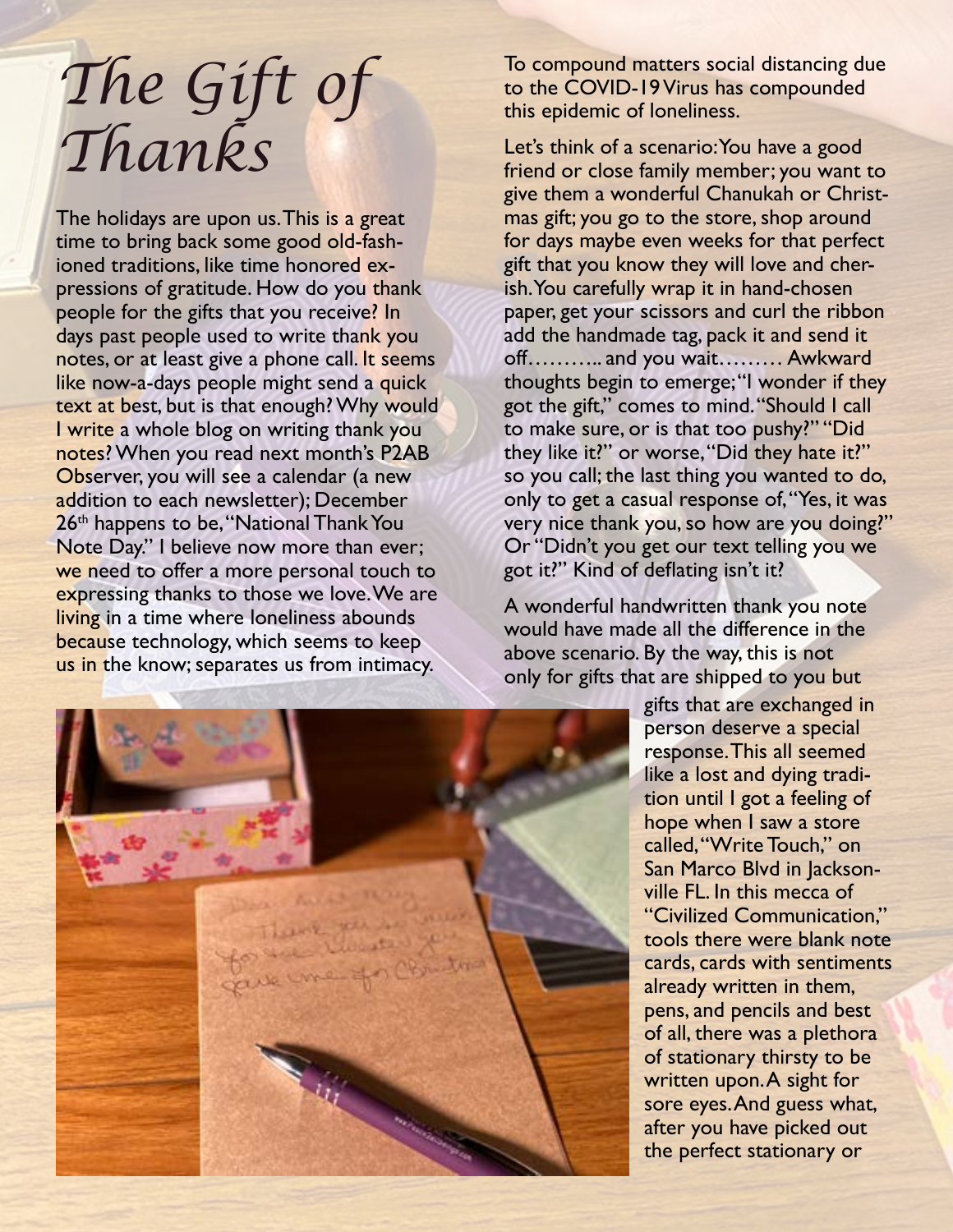blank note cards and brought them home, you can shop on Amazon.com and look for Wax Seal stamp sets to make this lost art complete. I can feel the refreshing breeze of simpler times as I write this.

Writing letters is a wonderful tradition to teach children and grandchildren. There is nothing more sentimental than seeing a thank you note written in a child's handwriting long after the child is grown, what a keepsake. I have a letter from my grandmother given to me when I was a child and I cherish just seeing her handwriting, she passed away in 1993 but that note gives me something to hold on to, literally.

If we continue to live in a world of texting for all means of communication, we will not have these rich treasures. Another plus for thank you notes, and letters is bringing back another lost treasure of cursive writing. Cursive writing is an art form all unto itself. Even learning calligraphy and simple drawing lends itself to a more personalized note of gratitude. The thank you note will be a treasured gift, maybe even for generations to come.

Namaste,

Leslie

### *What is Advent All About?*

In last month's newsletter we talked about traditions, customs, holidays, etc. This week Let's talk about a season and how it's celebrated. The season is the time following

Thanksgiving and preceding Christmas. It is called the season of Advent.

Advent simply means "coming." There are 4 weeks of Advent—the 4 Sundays preceding Christmas—that help us to prepare for the coming of Christ. But there is a bit of a twist in the order of things. It is reversed from the natural order of things. You would think that we would first prepare for His coming as a Child in a manger. However, that is not the case here. First, we prepare for his coming again—His return—then, each week the preparation changes to His first coming, the Incarnation, God becoming man in the person of Jesus Christ.

Each week of Advent is also given a theme. There are several themes that are used, and none of them are designated as the "only" theme. For instance, some use Hope, Peace, Joy and Love. Other popular themes are God's People, Old Testament Prophets, John the Baptist, and Mary. Or maybe Waiting, Accepting, Journeying, and Birthing. There is no one set theme.

An Advent wreath is often used during this season to hold weekly candles. The wreath symbolizes many things. The greenery symbolizes God's nurturing and maybe our growth. The circle it creates symbolizes eternity—never ending. Also, it may symbolize that God is Alpha and Omega—the beginning and the end. There is a candle for each week, three purple or blue candles symbolizing royalty, one pink candle symbolizing joy or rejoicing, and one white candle in the middle symbolizing Christ—it's the Christ candle. All these produce light and point to Christ as the light of the world.

Advent begins a time of waiting, with great anticipation and joy, for the birth of Jesus. There is much mystery surrounding this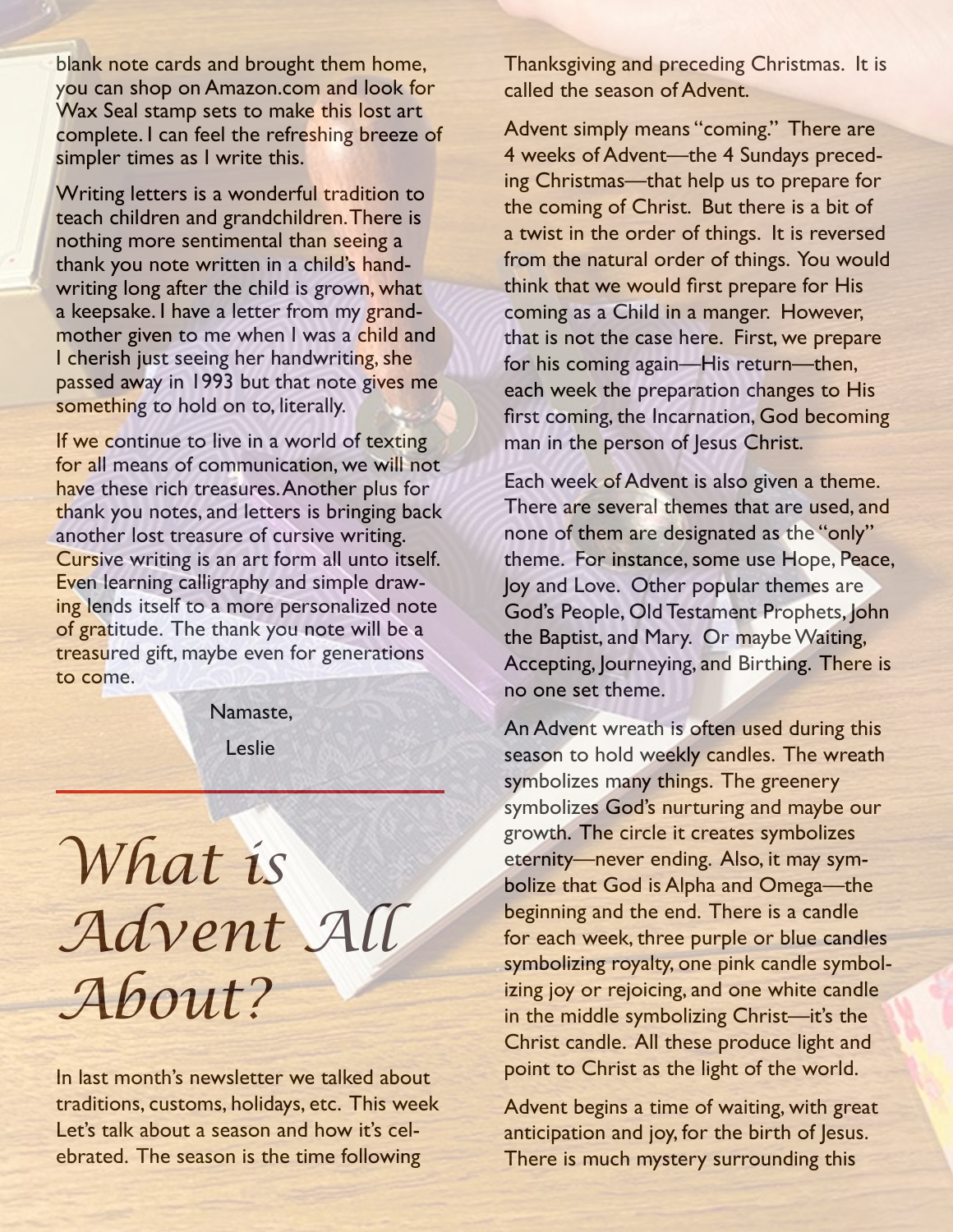season and a certain magic is in the air. This is the season for Santa Clause, long awaited gifts, relatives coming from afar, even the anticipation of cold weather and possibly snow. Hustle and bustle fill our lives as we prepare for the big day!!! The day the tree is lit, the gifts are opened, and the food is eaten!

But have we have forgotten the reason for the season? This is the season that we celebrate the birth of the long-awaited Messiah over 2000 years ago. The church, during Advent, looks back upon Christ's coming in celebration while at the same time looking forward in eager anticipation to the coming of Christ's Kingdom when He returns for His people. In this light, the Advent hymn "O Come, O Come, Emmanuel" perfectly represents the church's cry during the Advent season.

To balance out these two points of anticipation, the first two Sundays in Advent look forward to Christ's second coming, and the last two Sundays look backward to remember Christ's first coming. Over the course of the four weeks, Scripture readings move from passages about Christ's return in judgment, to Old Testament passages about the expectation of the coming Messiah, to New Testament passages about the announcements of Christ's arrival by John the Baptist and the Angels.

We get so caught up in the commercialism of Christmas that we forget that Advent much like Lent--should be a time of fasting, and reflection upon the state of the world and our need for a Savior. It is through rejoicing in the birth of Christ that we become aware of our need for the second coming of the Lord.

Advent, more than any other time, is a time for stillness. A time, as the scriptures direct us to "Watch therefore, for you do not know what hour your Lord is coming" (Matt 24:42 NKJV). Advent is a time to pay attention and to anticipate God's activity in our lives. In Advent we are called to see how God is just over the horizon preparing to do a new thing in the midst of our everyday lives.

God is always working to create a new thing in us, and the season of Advent should make us aware of that. But we must take the time to notice it, and to acknowledge it so that we can claim it and embrace it. This Advent season may we meditate on the new thing that God is about to do in our lives and in the world around us.

> Pax, *Ken*

*A gift for you. Click on the image below for an Advent Guide for you and your family this Advent Season.*

> Maranatha Quick to Family A from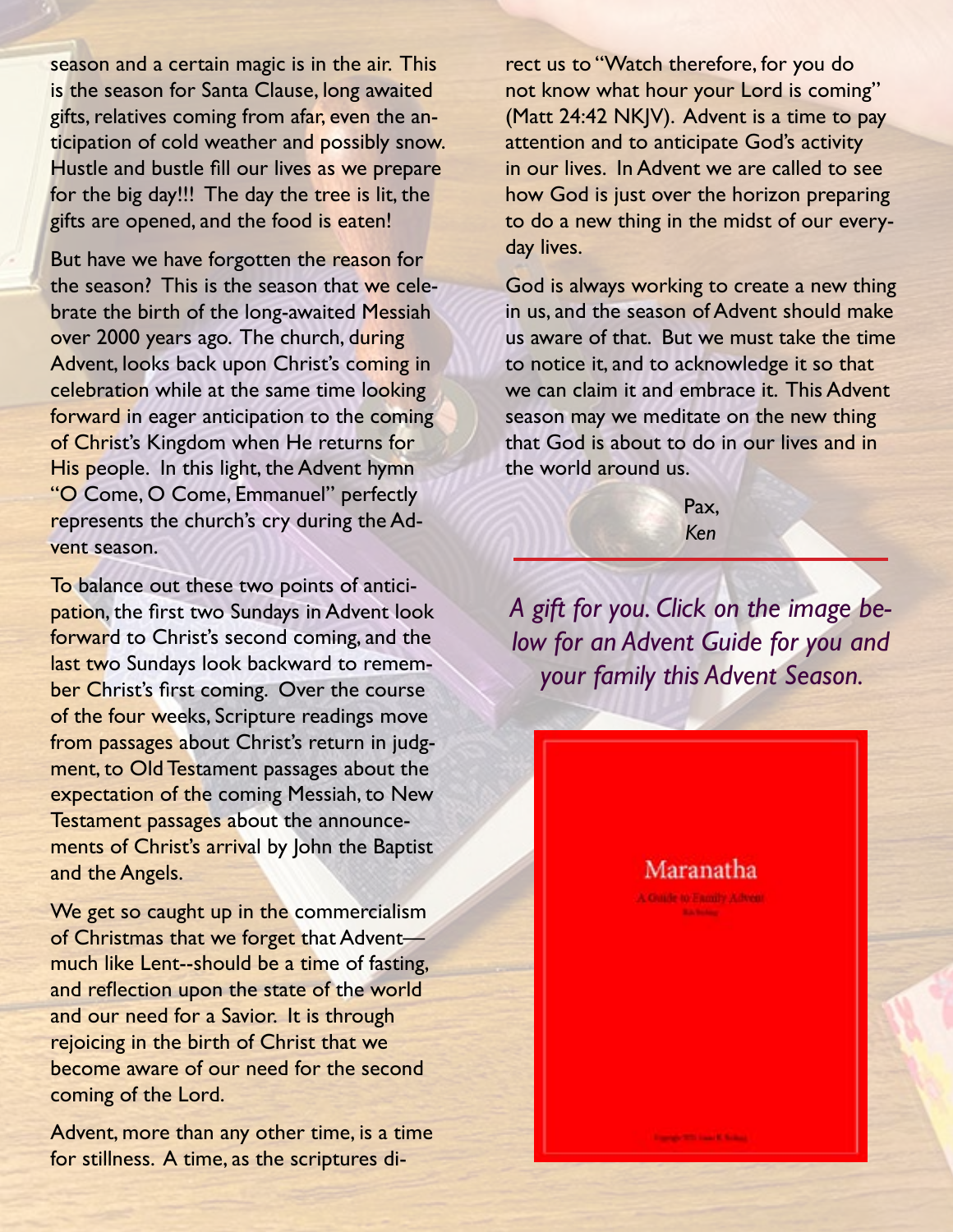Eating healthy is one of the many ways we can take care of our beings $\circled{c}$ . And cooking together is great social event, even if it is virtually (Zoom together with friends and family if necessary).

*Recipes for a*

*Healthy Being*

#### *Simple grilled salmon:*

1 lb of fresh salmon (wild caught if available) Olive Oil

Salt and pepper to taste

Quickly rinse fish and pat dry

Lay fish on parchment paper (with aluminum foil underneath). Enough of each to make a tent over the fish.

Drizzle olive oil over fish \*add salt and pepper to taste.

Bring parchment paper and foil together into a tent and fold lightly making sure to finch the ends of the foil tightly to avoid losing any of the juices. Bake for 20 minutes at approx. 400 degrees Do not overcook!!! Fish dries out very quickly. \*Seasonings that fit your pallet, for example: Seasoned salt, Smoked paprika, Cajian, Old Bay.

#### *Sauteed Celery*

1 Package of organic celery Butter \*Salt

Clean and lightly peel celery to remove any spots Place I tablespoon of butter in a pan add celery and sauté stirring vigilantly (to avoid burning). Cook approximately 5-8 minutes depending on personal preference for doneness.

\*Seasonings (light seasoning is best for this delicate recipe), that fit your pallet, for example, 4 Tbsp. Crispy Fried Onions, seasoned salt, chopped herbs, pepper

This recipe works well on a grill as well.